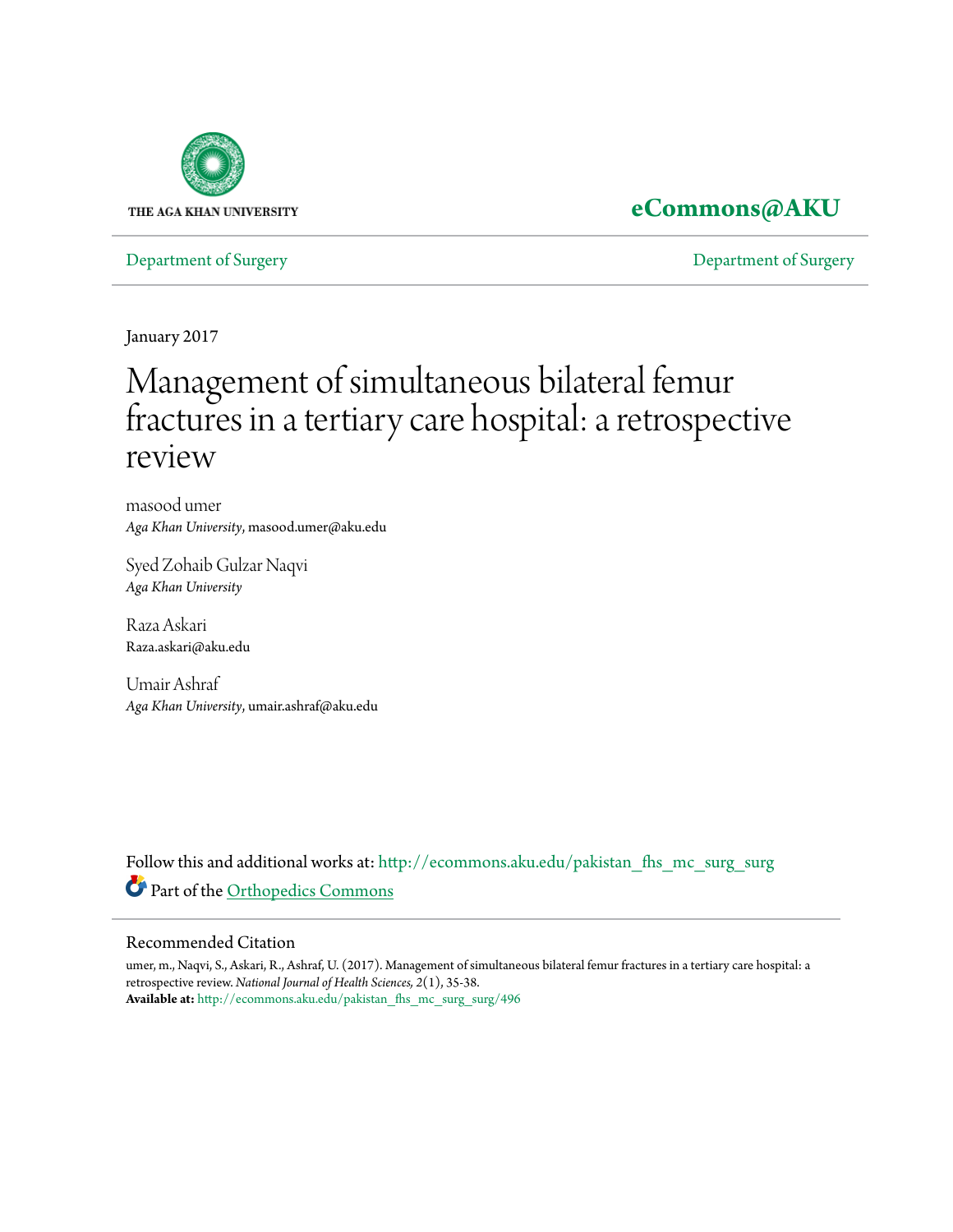### **Management of Simultaneous Bilateral Femur Fractures in a Tertiary Care Hospital: A Retrospective Review**

Syed Zohaib Gulzar Naqvi<sup>1,\*</sup>, Raza Askari<sup>1</sup>, Masood Umer<sup>2</sup> and Umair Ahsraf<sup>1</sup>

*<sup>1</sup>Department of Orthopedic Surgery, Aga Khan University and Hospital, Karachi, Pakistan.*

*<sup>2</sup>Department of General Surgery, Section Orthopedics, Aga Khan University and Hospital, Karachi, Pakistan.*

Abstract: Introduction: Bilateral long bone fractures are rare and usually are associated with increased risk of complications. These fractures are usually associated with poly traumatic injuries or high impact trauma resulting in shock. Commonest etiology is road traffic accident. Closed diaphyseal fractures are best managed by intramedullary nailing; management becomes difficult if there are open fractures and late arrival. In this study we intend to present our experience of managing these patients.

**Materials and Methods:** Medical records of all adult patients (age more than 16 years of age) admitted at Aga Khan University and Hospital with bilateral femur fractures +/- other systemic injuries 2006-2014 were reviewed retrospectively. Adult patients with complete medical records were included and patients with missing data were excluded from the study. SPSS version 19 was used for data entering and Statistical analysis.

**Results:** We retrieved 11 cases of bilateral femur fractures. Mean age of patients was 34.5 +/- 20.9, with male predominance constituting 72.7%. Common mode of injury was fall from height and road traffic accident (RTA) 45.5% each, with the exception of one gunshot. Mean Injury Severity Score was 26.9+/-7.79. Mean Revised Trauma Score was 7.39 +/-0.62; mean Trauma Injury and Severity Score was 92.4 +/- 6.6%. 2 patients had surgical site infections and 1 had non-union. We encountered no mortality. Increase ISS is associated with increased risk of morbidity and length of hospital stay ( $p= 0.02$ ).

**Keywords:** IM -Intramedullary nailing, ISS- injury severity score, RTS-revise trauma score, LCP- locking compression plate. doi.org/10.21089/njhs.21.0035

#### **INTRODUCTION**

Bilateral femoral fractures have always been considered by trauma surgeons to indicate a more severe injury and are commonly the result of a very high-energy impact with an increased risk of morbidity and mortality [1]. The term "damage control orthopedics" (DCO) was coined for an individualized treatment concept for multiple trauma patients with bone injury. The strategy of the delayed secondarydefinitive internal osteosynthesis after temporary external fixation may reduce "second hit" in patients with severe multiple trauma, hence minimizing the morbidity and mortality. However, the optimal criteria for defining which patients should be managed by the DCO strategy has been not clear yet, and the assessment of systemic damage inflicted by surgery was mainly based on clinical observations by experienced surgeons. In general, surgeons prefer DCO principle in those patients who are unstable or with a high Injury Severity Score (ISS) [2].

Controversy exists in the treatment of bilateral femoral fractures in patients with multiple injuries. Previous studies clearly demonstrate that traction should be minimized to avoid the attendant risks of pulmonary complications, infection, and thromboembolic events associated with recumbency [3]. Since this principle was established nearly three decades ago, two strategies have emerged for the treatment of femoral fractures in the setting of multiple traumas: early definitive stabilization and damage control orthopedics (DCO). Early definitive stabilization refers to definitive fixation within approximately 24 hours of injury. Compared with delayed stabilization, early definitive stabilization has been shown to be associated with fewer pulmonary complications, shorter hospital length of stay (LOS), and lower costs of care [4, 5].

These fractures are usually associated with poly traumatic injuries or high impact trauma. In our part of world bilateral long bones fracture secondary to gunshot injuries are also not rare despite of road traffic accidents. It is considered that this increase rate of complications associated with bilateral long bone fracture is the resultant of those poly trauma inju-

<sup>\*</sup>Address correspondence to this author at the Department of Orthopedic Surgery, Aga Khan University and Hospital, Karachi, Pakistan. Tel: 0346-2757529; E-mail[: zohaib.naqvi1@gmail.com](mailto:zohaib.naqvi1@gmail.com)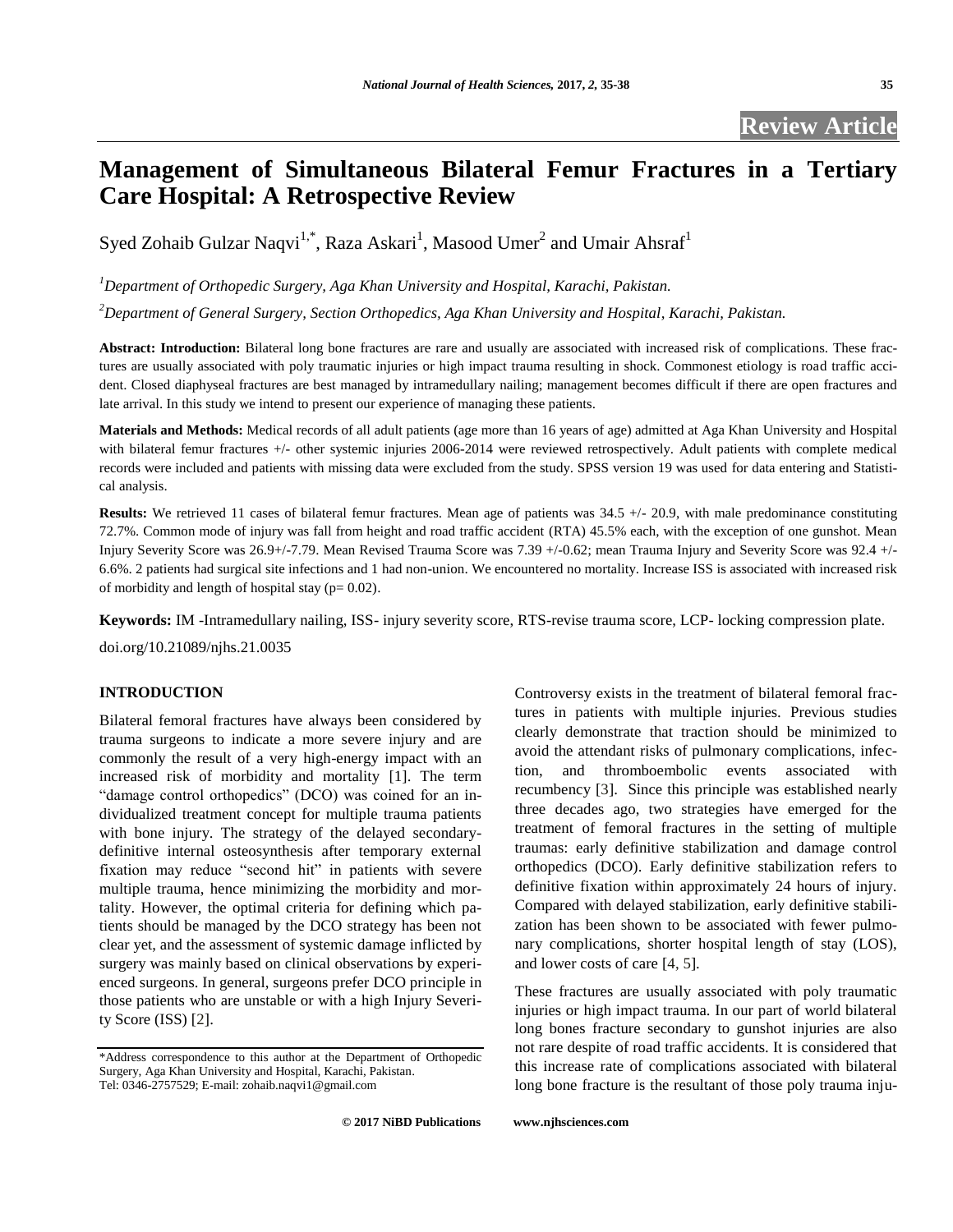ries rather than two simultaneous fractures itself. We intended to review our data of management of bilateral femur fractures to find out rather bilateral long bone fracture is responsible for increase mortality and morbidity or the associated injuries are the culprit.

#### **OBJECTIVE**

The objective of this study was to review the management and resultant associated mortality with bilateral femur fractures at our institute.

#### **MATERIALS AND METHODS**

Medical records of all adult patients (age more than 16 years of age) admitted at Aga Khan University and Hospital with bilateral femur fractures +/- other systemic injuries 2006- 2014 were reviewed retrospectively. Adult patients with complete medical records were included and patients with missing data were excluded from the study. Patients demographic data was taken into account with mode of injury, vitals, Glasgow Coma Score (GCS) at presentation, Injury severity score (ISS), Revised Trauma score (RTS), associated injuries, mode of fixation, morbidity and mortality were accounted for. SPSS version 19 was used for data entering and Statistical analysis.

#### **RESULTS**

In our retrospective review we retrieved 11 cases of bilateral femur fractures. Mean age of patients was 34.5 +/- 20.9, with male predominance constituting {n=8 (72.7%)} (Fig. **1**). Common mode of injury was fall from height and road traffic accident (RTA) 45.5% each, with the exception of 1 gunshot. Majority of the patients (n=5) 62.5% were referred from other hospitals. Three patients had systolic B.P between 80-90mm of Hg and 7 patients had pulse more than 100 beats per minute, majority (n=9) had GCS 15/15. Among 22 long bones fracture in all, 5 were open fracture which were managed with external fixator and illizarov (Fig. **2**). Four patients had other fractures, and 6 patients had other associated injuries in which 1 had a compromised airway as well. 4 of the patients had significant chest injuries (especially contusions), one patient had abdominal injury (liver laceration) in addition to lung injury and 1 had urethral injuries. Mean Injury Severity Score was 26.9+/-7.79, mean Revised Trauma Score was 7.39 +/-0.62; mean Trauma Injury Severity Score was 92.4 +/- 6.6%.. 3 patients were admitted in special care unit and 1 in surgical ICU because of chest injury. Mean length of stay at hospital was 14.1 days. Increase length of stay is comparable with increase in ISS  $(p=0.02)$  as shown in Table **1**. Among 22 femurs, 16 underwent intramedullary interlocking nail fixation, followed by illizarov for 4 femurs, 1 femur fixed with locking femur plate and 1 with conventional AO fixator as shown in (Fig. **3**). Non- weight bearing mobilization was started on  $1<sup>st</sup>$  post-operative day and range of motion exercises were started on  $2<sup>nd</sup>$  post-operative day. 2 patients had surgical site infections and 1 had non-union who was already suffering from metabolic disease. None of the patient sufferedmortality.



**Fig. (1).** Showing male predominance in patient presenting with bilateral femur fracture.



**Fig. (2).** Showing frequency of open and closed femur fracture in 22 bones (11 patients).

#### **DISCUSSION**

Bilateral femur fractures are uncommon injuries and in our study have an incidence of 3.2%. This is comparable to the incidence rate reported by other authors [6, 7]. These injuries result from high energy forces such as motor vehicle collisions. Injuries and their complications in bilateral femur fracture patients can be life-threatening and may include hemorrhage, internal organ injury, wound infection, fat embolism, and adult respiratory distress syndrome [8, 9]. These fractures result in major physical impairment due to potential fracture shortening, mal-alignment, or prolonged immobilization of the extremity with casting or traction. Injury severity score has been implicated to quantify the severity of an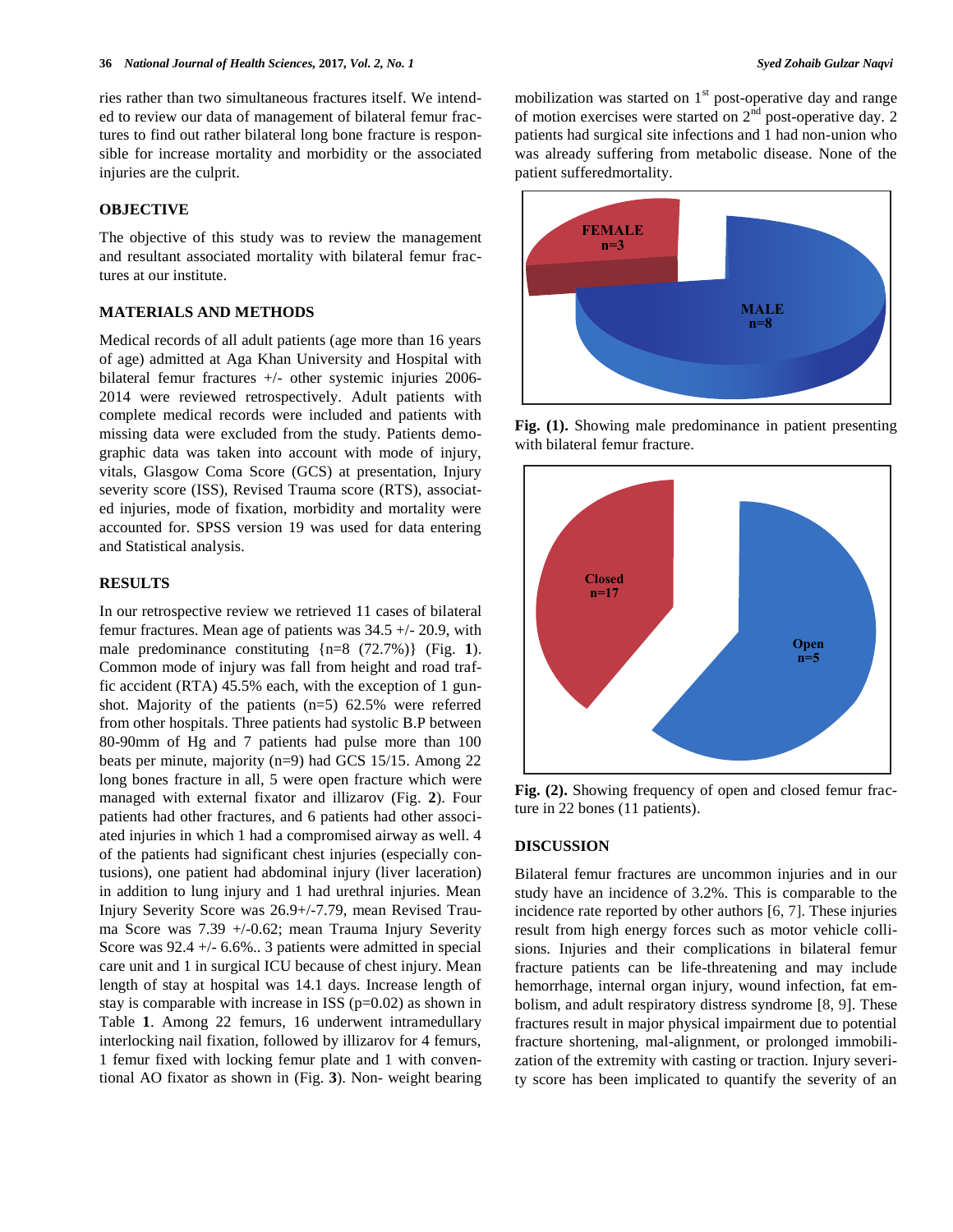injury, estimate the probability of survival, facilitate prehospital triage, allow accurate comparison of different trauma populations, evaluate trauma care, compare trauma care among hospitals, and organize and improve trauma systems. The spectrum of injury severity score in our study ranged from moderate to severe same as studied by Kopp *et al.* [10]. Five out of nine patients had various grades of shock while rest were vitally stable as shown in (Fig. **4**). Literature and physiological studies on animals have shown that in patients who presented in shock the treatment would better be in staged, one with stabilization initially and then definite procedure. In our study, all patients were initially resuscitated and then went ahead with definite procedures these includes both who presented earlier and late.



**Fig. (3).** Showing frequency of mode of fixations of femur fractures.



**Fig. (4).** Showing frequency of patients with and without shock.

In our audit, 5 patients had multiple injuries hence also required multiple surgeries. These were the same patients who also presented to us with shock, these patients underwent adequate resuscitation and close monitoring. Keith *et al.* showed that bilateral femur fracture itself and associated other systemic injuries are life threatening and are to be managed acutely initially, reinforcing fracture stabilization as soon as patient condition allows [11]. Recently [12] favors early stabilization but further evidence still needs to be looked upon before a definitive opinion can be established. Simultaneous bilateral femoral shaft fractures mortality has shown to be as high as 16% in a study by [13], surprisingly we encountered no mortality. The authors believe that due of initial adequate resuscitation and management no mortality was reported, and our patients had minimum morbidity. Furthermore, we are unaware of any data that specifically showed the stabilization of long bone fractures, in particular fractures of the femoral diaphysis, less than 8 hours after injury is more beneficial than such stabilization performed within 24 hours of injury [14]. Early reamed intramedullary nailing being acceptable option for stabilization of the fracture after initial resuscitation [15], and is well tolerated with minimal incidence of complication comparable with our study. But we found that an increase ISS among bilateral femur fracture patients is associated with prolonged hospital stay.

#### **CONCLUSION**

Bilateral femur fractures are fairly uncommon then unilateral fracture. Patient with these injury consider having high intensity impact which hence increase the traumatic stress on the body, therefore good resuscitation is milestone, aiding in better outcome. Increased ISS in bilateral femur fracture patients are comparable with prolonged hospital stay.

**Table 1.** Mean severity score, mean length of hospital stay and statistical relation between severity scores and length of stay.

| <b>Injury Severity Scores</b> | Value            | <b>Statistical Significance</b><br>with Length of Stay |
|-------------------------------|------------------|--------------------------------------------------------|
| Mean ISS                      | $26.9 + (-7.79)$ | Comparable $(p=0.02)$                                  |
| Mean RTS                      | $7.39+/0.62$     | Not comparable                                         |
| Mean TRISS                    | $92.4 + (-6.6%$  | Not comparable                                         |
| Mean length of stay           | $14.1$ days      |                                                        |

#### **ACKNOWLEDGEMENT**

Declared none.

#### **CONFLICT OF INTEREST**

Declared none.

#### **REFERENCES**

- [1] Lane MK, Nahm NJ, Vallier HA. Morbidity and Mortality of Bilateral Femur Fractures. *Orthop*. 2015; 38(7): e588-92. doi: 10.3928/01477447-20150701-56.
- [2] Tiansheng S, Xiaobin C, Zhi L, Xiaowei W, Guang L, and Liren Z, Is damage control orthopedics essential for the management of bilateral femoral fractures associated or complicated with shock? an animal study, *J. Trauma. Inj. Inf. Criti. Care*, 2009; 67(6): 1402- 1411 .